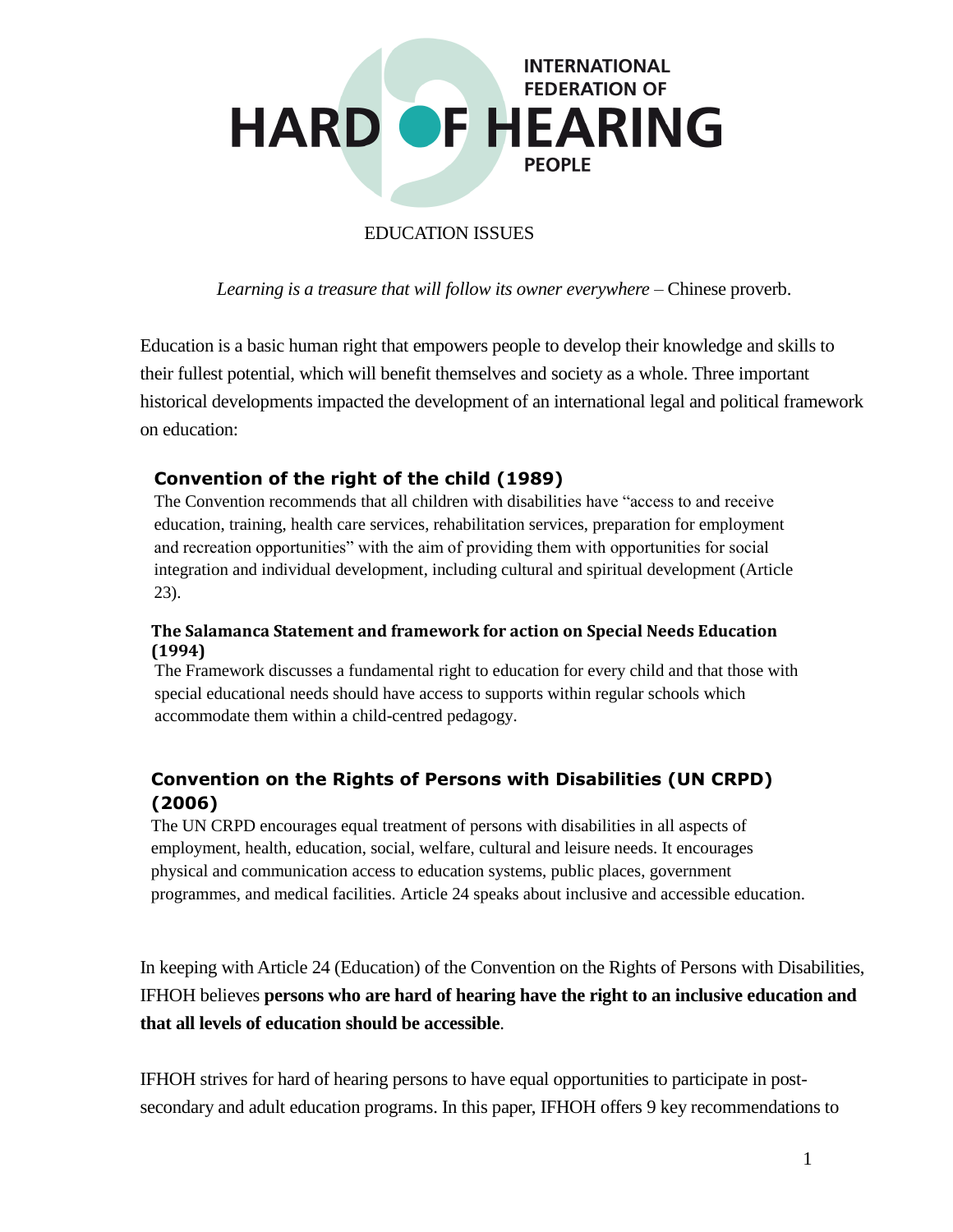achieve our goal of making education accessible to persons who are hard of hearing. These recommendations on how to make education inclusive and accessible to persons who are hard of hearing will help to make it possible for them to succeed to the same standards as for the population as a whole. **In essence, our goal is equality of opportunity and equity of outcome**.

#### **1. Barrier-Free Environments**

A barrier-free learning environment requires not only the absence of physical barriers, but also the provision of an optimum acoustical environment to maximize speech intelligibility in the classroom. This can be accomplished by reducing background noise and sound reverberations. Soundabsorbing materials such as window curtains, carpets, fabric on the furniture, ceilings and wall panels that absorb sound will help reduce echoes. Ideally, the environment should maximize the person's ability to hear and should not impair the effectiveness of the use of electronic listening devices.

A barrier-free environment should also include visual signals for fire alarms, doorbells, and telephones. Visual signals can usually be installed at little cost.

#### **2. Captioning in the classroom**

The use of captioning or speech-to-text technology should be available in the classroom so as to provide visual access to information. The student and/or his/her family should not be liable for the costs of these services as they are essential for educational accessibility.

#### **3. Captioning of videotapes, films, DVDs, television programs, YouTube clips, etc.**

All educational videotapes and films should have closed captioning or subtitles. Videos and films are not an extra, but are an essential component of education.

#### **4. Language development**

It is critical to maximize opportunities for language development as early as possible. All students should have access to support services for language development in order to maximize their learning potential. Support services for language development might include but are not exclusive to tutors, language learning classes, equipment and training for the use of alternative communication methods, and assistive listening devices.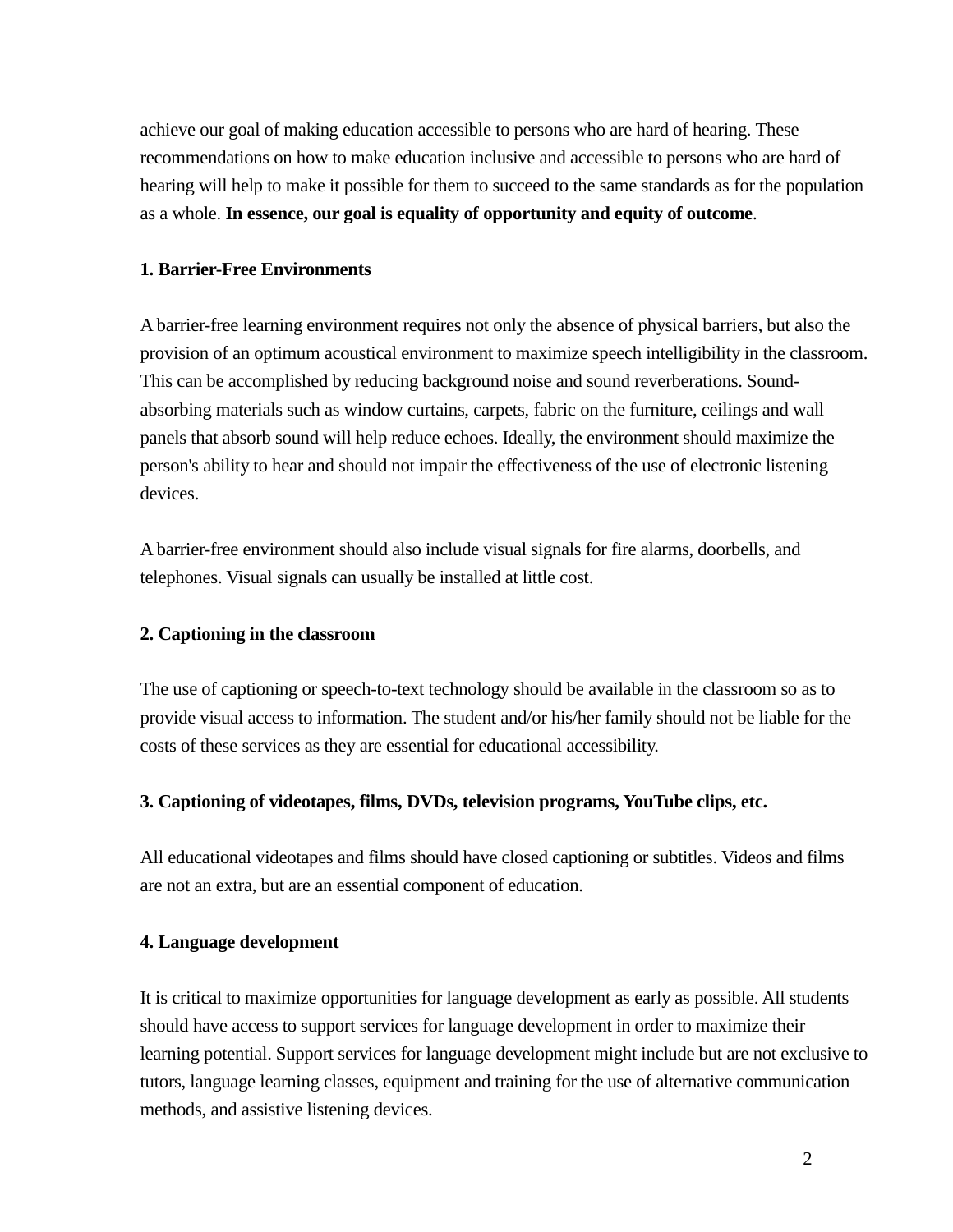It is also essential to promote the development of alternative communication methods, which might include but are not exclusive to sign language, gestures, drawings, images, pictographs, electronic communication aids, etc. The learning of sign language is an option being pursued by some countries in an approach that promotes both auditory and signing skills so that children can grow up to be bilingual.

Language skills and vocabulary development should be encouraged in the home. Parent-child programs are available to provide parents with information, methods, and encouragement to help their children develop communication skills. However, language development is a continuous process, therefore, services and support must remain in place throughout a hard of hearing person's education.

## **5. Hearing aids and cochlear implants available**

Hearing aids are often essential for students to learn. Funding programs should be set up to assist families with the cost of such devices and no child who requires a hearing aid should go without one. Furthermore, those who require cochlear implants should also be provided them.

## **6. Assistive listening devices available**

Technical equipment such as induction loops, FM equipment and infrared systems often help students to maximize their hearing in the classroom. The provision of such systems should be considered an access issue just as ramps are for persons with mobility disabilities.

## **7. Support Services**

Students should have regular access to support services, including and not exclusive to tutors, notetakers, itinerant teachers, interpreters, and assistive listening devices; the extent of which use depends upon the individual student. These systems should be available for both home and school, as a student needs to maximize his/her hearing at all times. The provision of such devices should continue throughout all levels of education, including post-secondary education.

It is also essential, once such devices are in place, that regular checks be made to ensure that the equipment is functioning properly. Furthermore, when replacements are required, those must be immediately available so there is no interruption in maximizing students' education.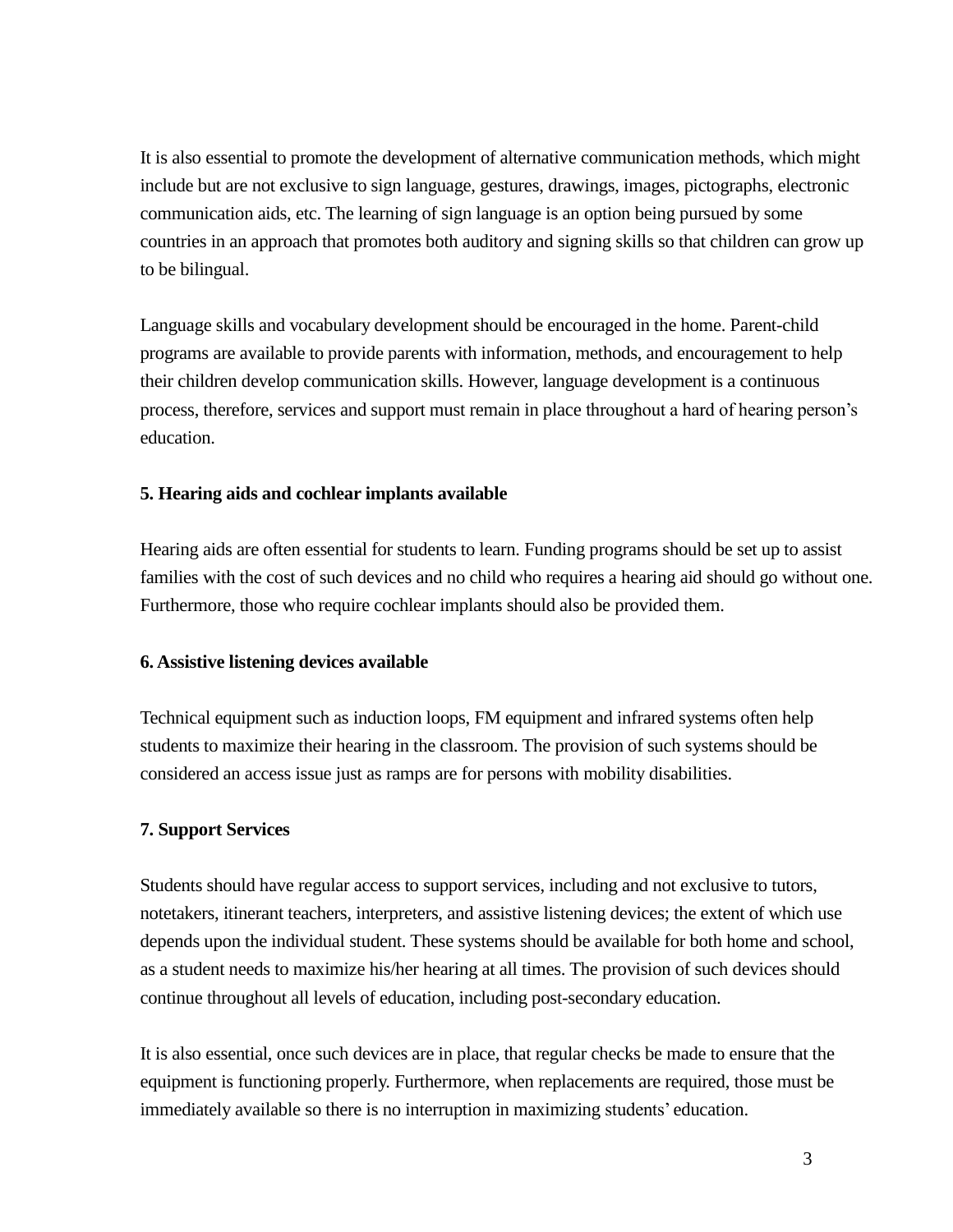As with technological devices, the costs for these support services should not fall on the individual student and/or his/her family but should be recognized as an essential condition for educational accessibility.

#### **8. Social Interaction**

It should be recognized that social interaction is a vital component of the educational experience. Support for social activities may include but are not exclusive to interpreters, captioners, alternative communication methods, and assistive listening devices.

Community and voluntary organizations have a role to play in providing social opportunities, in cooperation with schools.

Parents and family members play an essential role in providing social and emotional support to hard of hearing children. Often the child's parents and family members play a critical role in the socialization and development of the child. They need to have an opportunity to learn about the nature of their child's hearing loss and about communication strategies for the child, as well as to receive support for their own adjustment to the situation. Parents also need to be provided with opportunities to interact with hard of hearing adults in order to develop a positive image from such role models. Associations and service agencies should be encouraged to develop programs which would provide such experiences.

## **9. Teacher Training**

Teacher training programs should include a specific orientation on working with students with hearing loss. Hard of hearing persons and professionals should be consulted in the design of course curriculums and should be involved as resource persons in the delivery of these programs. Also, educational institutions should make an effort to ensure that hard of hearing and late-deafened persons become part of the instructional staff.

#### **Conclusion**

An inclusive and accessible education, which empowers hard of hearing persons to develop to their fullest potential, is the first stepping stone to success. This paper presents the following recommendations for achieving this goal: the provision of a barrier-free environment optimized for